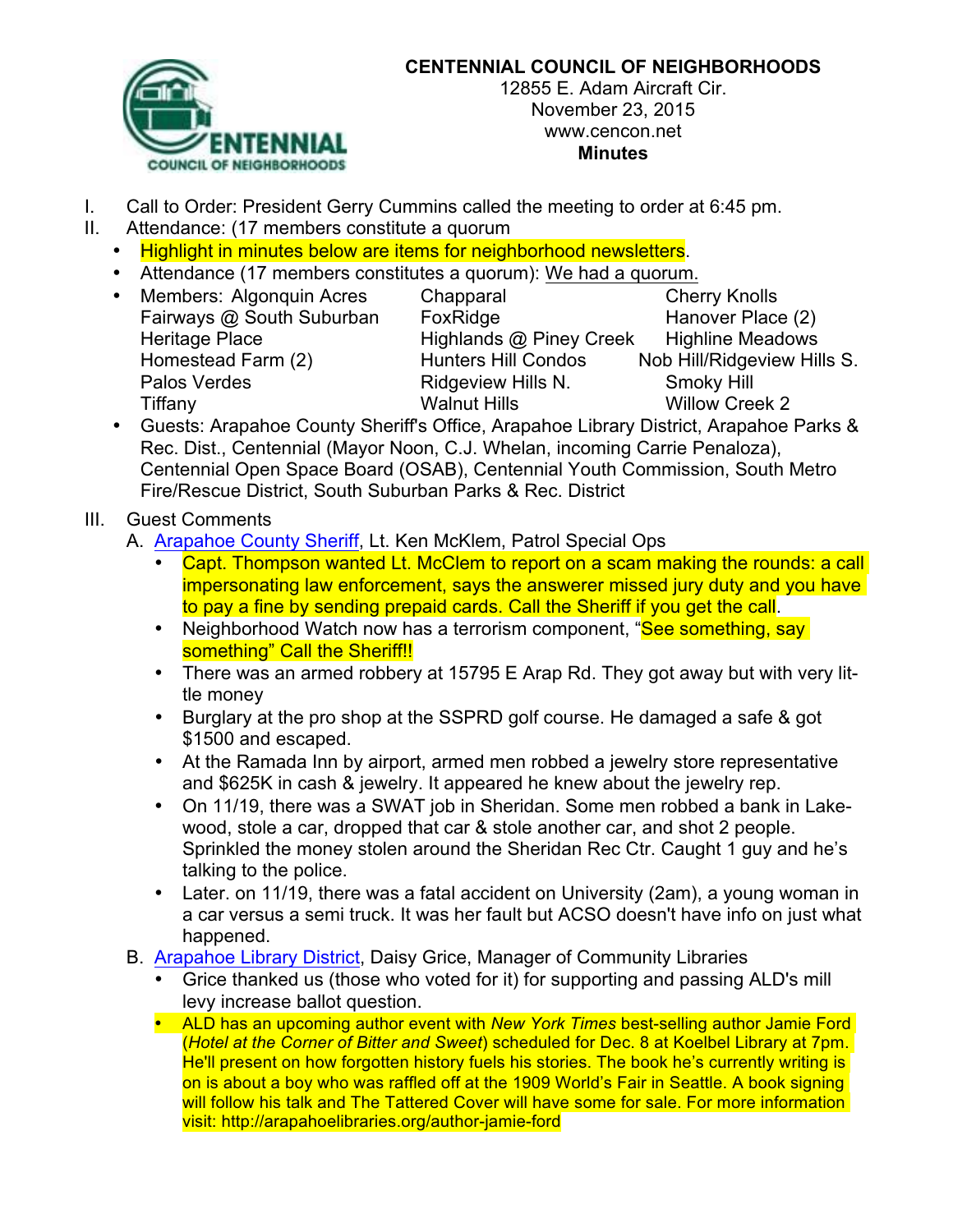- Do some holiday book shopping at the Better Book Bonanza, sponsored by the Friends of Arapahoe Libraries. The sale will be at Koelbel Lib. on 12/5 & 6, taking place during Library hours. This sale features rare and collectible books, new fiction titles, current best sellers, and children's books all in best condition.
- The Friends' fund raising is allocated to Arapahoe Libraries in the form of grants, supporting programs and projects, such as the annual Summer Reading program, author events, special purchases for the libraries and more. So far in 2015, the Friends Board has granted Arapahoe Libraries \$100,000.
- Maurer: Are you on NextDoor? Grice: No, we didn't think it was valuable. (Several members said its very useful in their neighborhoods.)
- C. [Arapahoe](http://www.aprd.org) Parks & Rec. District, Delos Searle, Asst. District Manager
	- *Andrea: I'm sorry I was out of town from the day after CenCON and was not able to get the minutes written to include Nov. events.*
	- Over the holiday break, APRD will have some day camps, some Lego camps.
	- A basketball co-ed league will be starting soon, deadline for registering is 12/11, for children 5-7 and 8-10. (See the APRD flyers below the link to these minutes.)
	- APRD is dealing with graffiti in Pioneer Park.
- D. Fire Districts, South Metro Fire, Chief Officer Doug Bloomquist
	- [Cunningham](http://www.cfpd.org) Fire, [Littleton](http://www.littletongov.org/fire) Fire, [South](http://www.southmetro.org) Metro Fire
	- As winter weather takes hold of Denver, be very careful about slipping & falling on ice and putting up holiday lights. These are their predominant calls.
	- Station 31 in being rebuilt and should open this spring.
	- Sta. 32 at Orchard & Quebec is up next. It will start rebuilding when #31 is done.
	- Littleton Fire is recruiting for a Chief Financial Officer & Operations Chief due to retirements.
	- Littleton has14 recruits in a fire academy.
	- On 1/16 South Metro will hold Winter Driving Skills course. Information can be found at www.southmetrofoundation.org.
	- Suhaka: Will the new Sta. 32 take both lots? Bloomquist: Yes.
	- Carolynne Green: What is the average age of the new recruits? Bloomquist: They must have 5 years driving experience, so, generally, 21-26. We get lots of applications (400-1,000) but, only 12-14 are accepted. The fire districts didn't hire during recession and now they're all short handed.
	- Tinkey: What is the salary range for CFO? Bloomquist: I'm not sure, over \$125K. Whelan (on the Cunningham Board): \$130-135K.
- E. South Suburban [Parks & Rec.](http://www.sspr.org) District, Teresa Cope, Communications Director
	- Pickle ball is one of fastest growing sports in US. There are 6 new courts at Cornerstone Park. No reservations needed for these outdoor courts. SSPRD will have a series of equipment orientations every month, free. See the website.
	- Sales:
	- Holiday pass sale now through 1/3/16, 10% off all passes, personal trainers, Pilates reformer, facials, and massages. For info call 3/347-5999.
	- 29<sup>th</sup> annual Arts & Craft Fair, 12/5, 9am-3pm, at Goodson Rec. Center.
	- Breakfast & Skate with Santa at Buck Rec. Center. Registration required. See linked SSPRD event sheet.
	- Free holiday ice shows, 12/11, 12/12 at Ice Arena and 12/13 at Family Sports Center. See linked SSPRD event sheet.
	- Skate with Santa, 12/11 at Ice Arena, 12/12 at Family Sports Center. See linked **SSPRD event sheet.**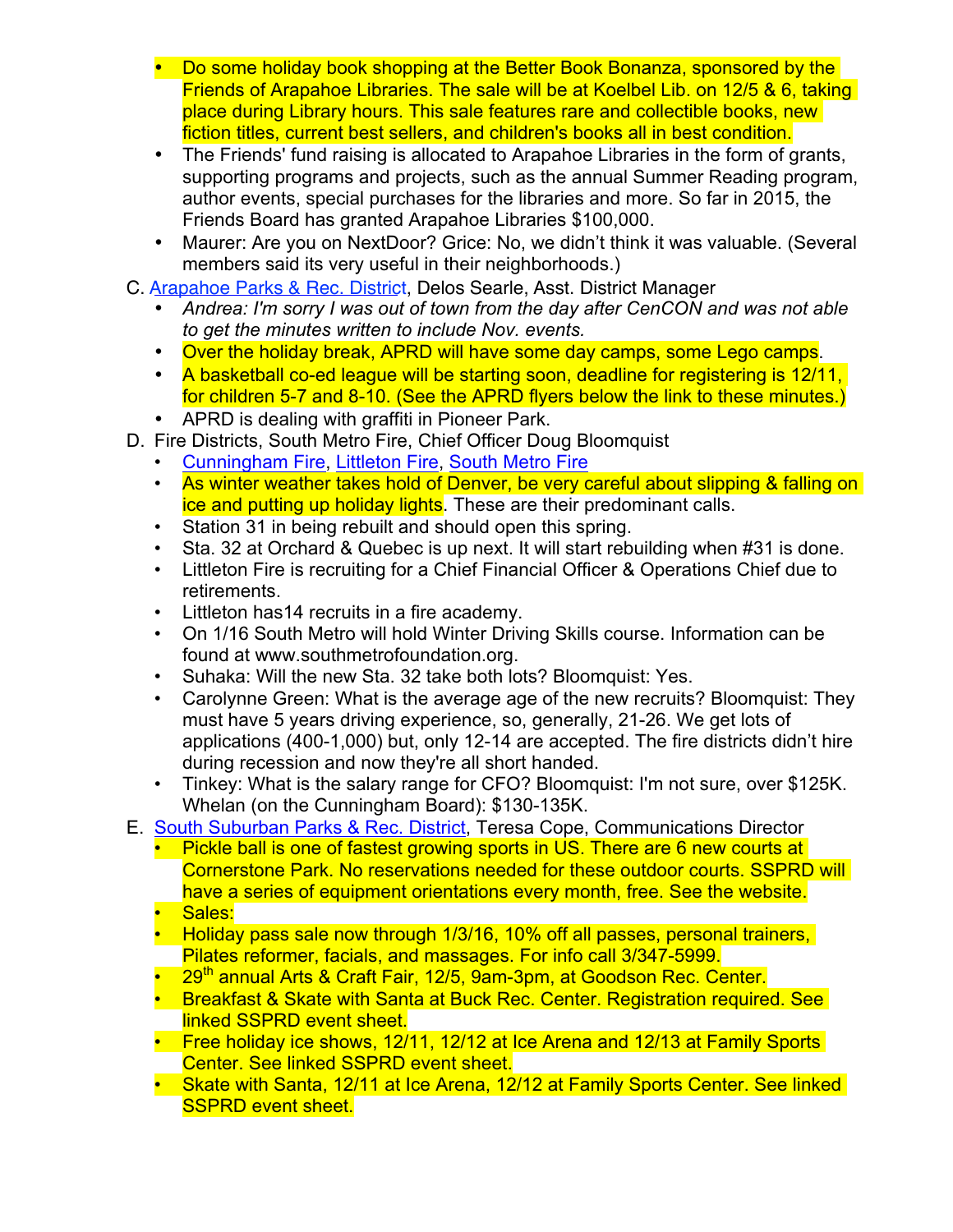- Christmas tree recycling (12/26-1/11, Willow Spring Service Center, sunrise to sunset). Free mulch available from 12/30. Call 3/721-8478 for more info.
- New Year's Eve, ring in the 70s at Lone Tree Golf Club & Hotel, \$70 per person (can stay the night)
- \$40 for basic blood screenings in January at Lone Tree, Goodson, Buck, Family Sports. See website for the specifics.
- Much more can be found on the linked events sheet.
- Suhaka: When will the Goodson pool reopen? Cope: It should tentatively reopen on 12/28.
- Ryan: Do the school districts have agreements with SSPRD. Cope: SSPRD requests that groups make reservations for the pool. The public can call a customer service representative at Lone Tree Rec. Center to find out if any groups are scheduled on that day. This process is consistent with all of our aquatics areas across the District.
- Suhaka: Will APRD recycle Xmas trees, too? Searle: Probably, but not set, yet. Email from Cathy Noon: APRD will recycle trees at Lookout Park and Piney Creek Hollow Park. The specifics are in the current edition of the *Centennial Connections.* (Check here: www.centennialco.gov/uploads/files/CentennialConnection\_Nov2015.pdf )
- Cummins: What is the SSPRD budget? Cope: It's around \$59M.
- F. City of [Centennial](http://www.centennialco.gov)
	- Mayor Noon:
	- The Holiday Tree Lighting on 11/21 was a beautiful event.
	- There are openings on the Centennial finance committees; applications due by 12/4.
	- Districts 1 & 2 had a joint meeting on 11/30. They had a large crowd to say goodbye to term limited Councilmen Moon and Gardner.
	- On 1/4, City Council will have a formal farewell for the departing Councilmen with a reception 5-6pm. At 6pm returning and new Council members will be sworn in.
	- On the City website you can sign up for Districts' and Mayor's newsletters.
	- There are some new businesses in the Streets at SouthGlenn: Big Daddy Burger Bar (near Macy's), Snobahn (skiing & snow-boarding venue). At other locations in the city there are a non-profit for families in crisis, Performance Cycle (motorcycles), Half Penny Brewing in the old Fox and Hound near the King Soopers on Arapahoe, Peakview Assisted Living at Liverpool & Smoky Hill, Inova Corp. Center, office building (a flex building) and 285 apartments, the Jones District is getting ready to start building (office & apartments), Panorama Corp Center is building a 218K sq.ft. office building and Comcast offices are moving into the Schwab building.
	- FEMA certification has improved the City's ranking in flood insurance program. For those requiring flood insurance the discount is now 15%.
	- A Bee Keeping Committee is looking into possibly creating some regulating on keeping bees. They will have an open house on 12/8 to get the public's opinions at the Public Works facility, 7272 S. Eagle St. (1/2 mile south on Potomac from Arapahoe Rd. on the west side of Potomac), 6-7 pm.
	- C.J. Whelan, District 4 Councilman:
	- District 4 will have a meeting on 1/14 at Smoky Hill Library, 7 pm.
	- A 2-lane section of Quincy Ave, will be improved for safety. Centennial is working with Aurora.
	- Whelan visited Teen Court 2 weeks ago and was very impressed with it.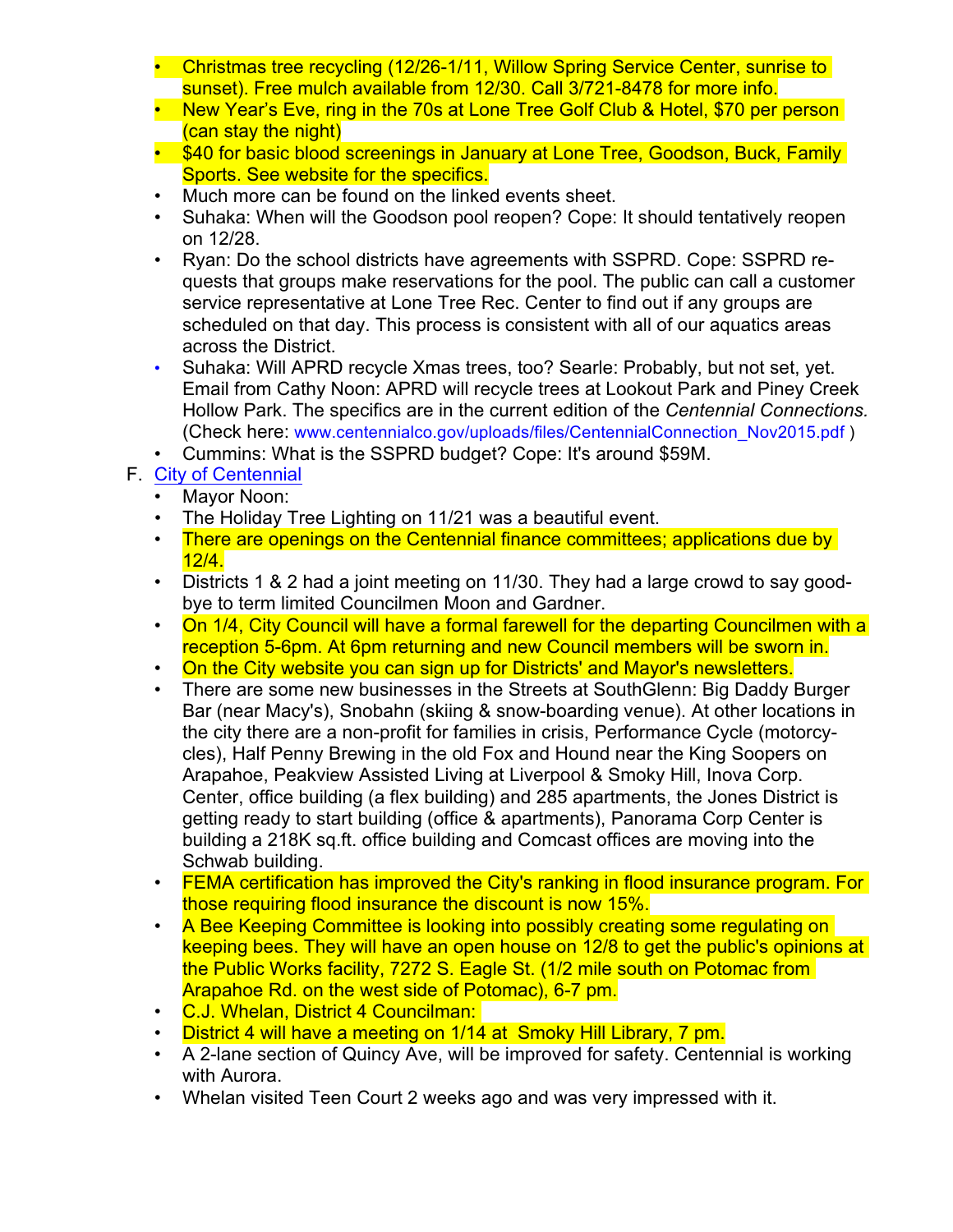- Noon: The traffic study that has been done on Kings Point will be reported to City Council at the 12/14 Council meeting.
- Davis Livingston, Youth Commissioner:
- Teen Court hears curfew and tobacco violations for any teen in Centennial that's gotten a ticket. There have been about 10 hearings so far.
- In January the Youth Commission will volunteer at Project Cure.
- III. Centennial Open Space Advisory Board (OSAB), Tom Wood, OSAB Board Member
	- We recommend to City Council how the City's GOCO and Arapahoe County Open Space Funds should be spent.
	- This year, we'll try a Community Grant Program and have set aside \$250K. Grant applications must be submitted to the City by March, 2016. For more info talk to Daniel Krzyzanowski, the City's Long Range Planner about the grant program. (303325- 8000)
	- Bain: Is there something that marks where a trail crosses a street? Wood: There should be a crosswalk and on Holly, just north of Arapahoe, there's a demand light.
	- Wood: We're currently looking at Potomac Park and completing some trails. We're just starting a 5-year planning exercise.
	- Penaloza: Potomac Park? Wood: There's been a plan created and on the shelf. It needs partners to help pay for constructing the final plan.
	- We want everyone in the City to be within walking distance of a park or trail.
	- OSAB has open meetings on the  $4<sup>th</sup>$  Tues of the month, 7pm, at the City Service Center.
- IV. Preliminary Review of CenCON website. Sharon Kellog, CenCON Representative for Highline Meadows
	- Kellog showed her preliminary updates to our aging website. There was a good deal of discussion
	- Kellog then discussed different hosting plans for the site.
	- A motion was made, seconded, and passed unanimously for Kellog to go forward with a 5-year hosting plan not to exceed \$400. (Allen/Ryan)
- V. CenCON Business
	- A. President's report, Gerry Cummins
		- She's been working on the website
		- We've forgotten to vote on the annual gift for Arapahoe Library. The room we use is not available to the general public and the library district allows us to use it at no charge. A motion was made, seconded, and passed unanimously to donate \$600 as a thank you to the library. (Doer/Ryan)
		- Bain: How much do we have how much left in the bank? Cummins: \$3500+.
	- B. Secretary, Andrea Suhaka
		- A motion was made, seconded, and passed unanimously to approve the minutes as emailed. (Wilson/Doerr)
	- C. Treasurer's report, Henry Blum (not present): He sent his report to Cummins that there has been no change from last month, no new members.
- VI. 2<sup>nd</sup> Vice President, Plans, Ed Bain/Tammy Maurer
	- At the time of writing this agenda, no plans have been received
	- Maurer briefly discussed a "treehouse" that has been built in Ridgeview Hills North. The homeowner had gone before the Planning & Zoning Commission for a waiver and the Commission voted not to grant it. The homeowner can appeal to City Council.